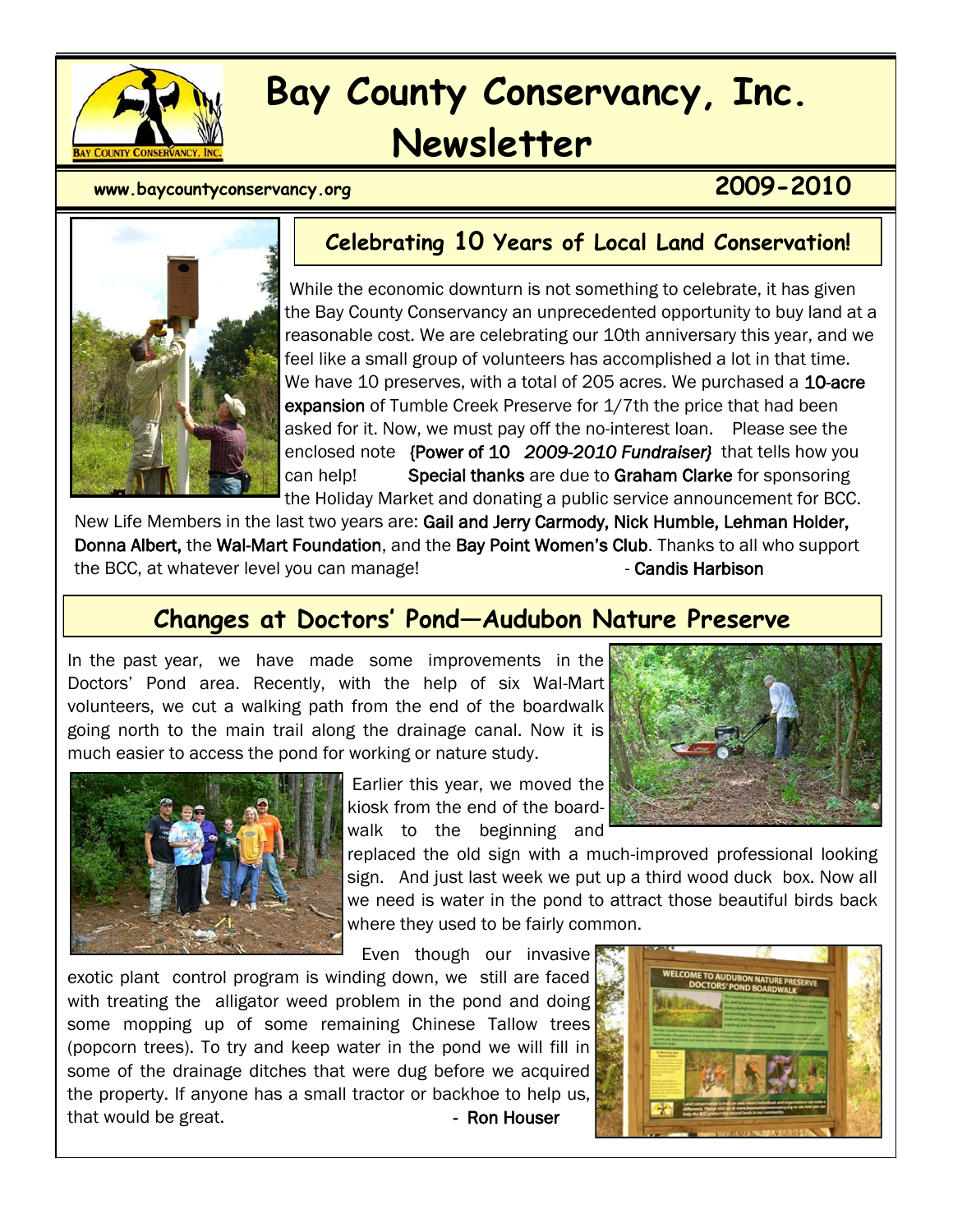# **Tumble Creek Preserve Continues to Grow**

One of our finest properties is Tumble Creek Preserve in Washington County. It started as a 20-acre donation from the Marianna Audubon Society, and we have added five more parcels to it, for a total of 67 acres. It consists of uplands with longleaf pine and turkey oak and wiregrass, with a stream running through it that has sphagnum moss bogs and wetland vegetation. It eventually connects with the Econfina Creek, thus protecting part of our watershed.

We found a willing seller who took \$2,000 an acre for 10 acres which is very wet. During the land boom, this same owner was asking \$150,000 for the property! We are interested in acquiring other pieces along the creeks in this area that drain into our water supply. Also, the diversity of plant life is notable and worthy of preserving. *Can you help?*

-Jackie Kolk

# **Nature Trail at Juniper Headwaters Preserve**



A new nature trail is nearing completion at the 40-acre Juniper Headwaters Preserve in Fountain. Many thanks go to Ron Houser and Ted Wilson for their hard work on this project. BCC is also very fortunate to have natureloving

neighbors.

- Teresa Nooney

Management Team Leaders George Jonkel and his daughter, Elise Gold, keep an eye on the Preserve. Thanks again, George and Elise, for hosting last year's fall fieldtrip to *your* very own wildlife paradise!



# **Crayfish Alive and Well at Talkington Family Nature Preserve**

Wetland creation, restoration, and enhancement activities at the Talkington Family Nature Preserve in Lynn Haven have been successful to date. Exotic plant species have been removed and have not reoccurred. The 10-acre site now is vegetated with a native wetland plant community.

A related objective of the wetland mitigation plan was to create suitable habitat for the Panama City crayfish, a Florida species of Special Concern. During the fall of 2008, a BCC member, state and federal biologists, and consultants sampled wetland habitats of the Preserve to try to determine whether Panama City crayfish had

become established at the property. That survey *did* document the presence of the Panama City crayfish in numbers suggesting that it has successfully established itself in the Talkington Family Preserve.

- Ric Ruebsamen

# **10th Annual Meeting Highlights**

BCC's 10th Annual Meeting was held on March 28, 2009, at the Doctors' Pond Gazebo on the Audubon Nature Preserve.

Wal-Mart's "Green Team" volunteers Sarah Drake and Ashley Carmony were thanked for their cleanup efforts at the Audubon Nature Preserve, which resulted in a \$1,000.00 donation from the Wal-Mart Foundation.

Special thanks were extended to Laura Jenkins for her donation in honor of her late husband, Wally Jenkins. The funds were used to refurbish the Doctors' Pond kiosk.

BCC Board members were formally elected for 2009-2010.

## **Garage Sale Fundraiser a Success**

BCC's April Garage Sale netted nearly \$900.00, which will be applied toward the purchase of the new property acquisition at Tumble Creek.

Thank you to everyone who donated goods and

helped make our first garage sale a success!

Please hang onto your unwanted, "gently used" items for next year!

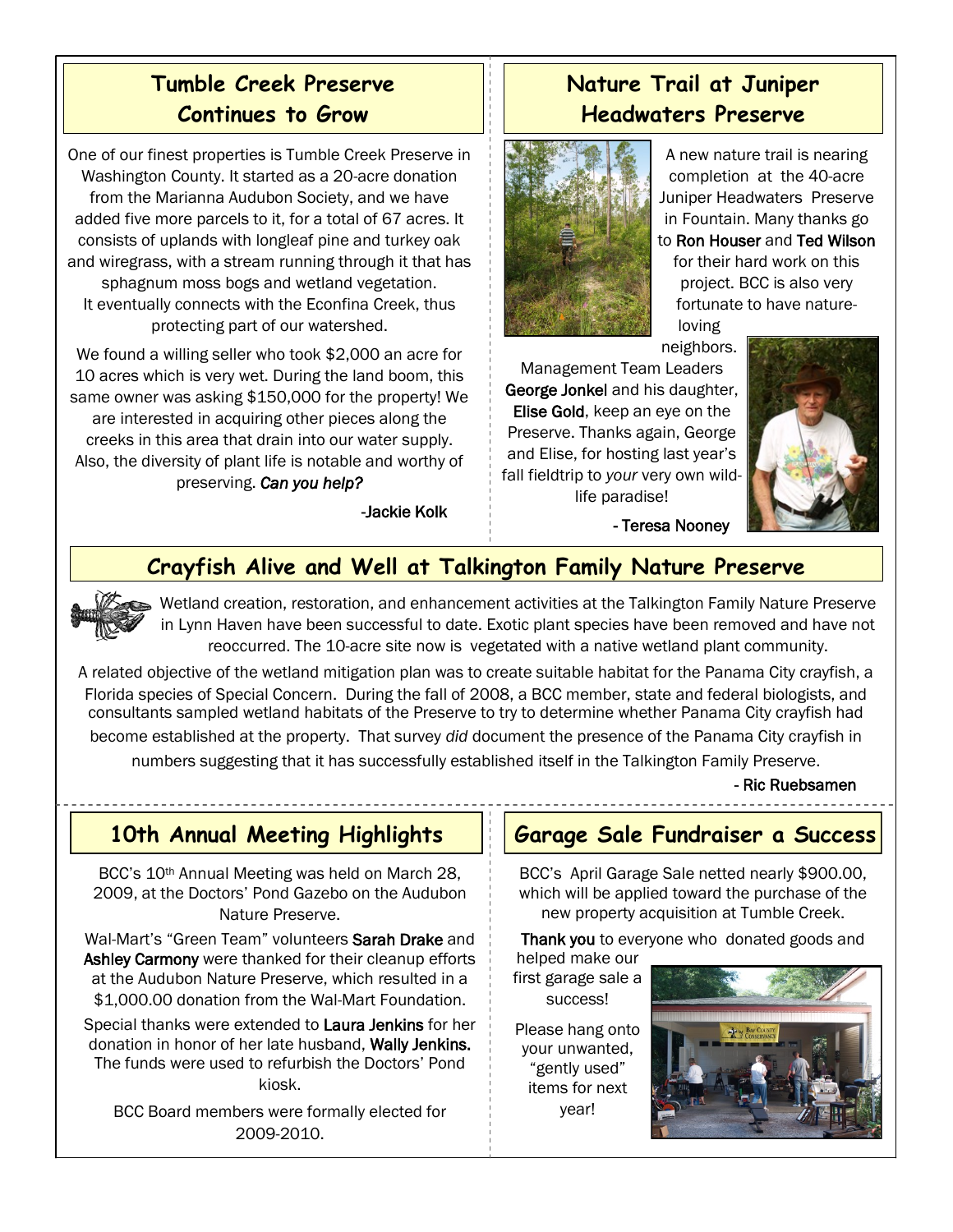#### **Thank You Bay County Conservancy Members & Supporters**

#### **Life Members**

Donna Miley Albert Bay County Bar Association Louise Berry Gail & Jerry Carmody James Davis Drs. Kamel and Joan Elzawahry Sara Eoff Eula Fontaine Byrd Family Foundation Alfred I. DuPont Foundation Gulf Power Foundation Jelks Family Foundation Dr. Ted & Geraldine Wilson Foundation Wal-Mart Foundation Jerry Gerde Candis Harbison Dr. Joe Harbison Hare, Hare & Myers Lehman Holder Ron Houser Nick Humble Dr. William Humphreys Dr. Ed & Lisa Keppner Jacalyn Kolk Pearl Lamonica Eugenia Lloyd Todd Gallati/Gulf Coast Medical Center John Robert Middlemas Mary Ola Miller John Newman Surgical Associates of NWFL Physicians of NW FL Surgery Center Rev. Nels J. Oas Dr. Joe & Carolyn Parell John T. Patronis Nancy Roberts Caroline & Doug Smith Don & Louisa Taylor Mary Thieme Bay Point Women's Club



#### John & Marsha Benton Dr. John Benton Peter & Louise Berry Rob Blue Christine Bodiford Arthur Boike, Jr. Thelma Bruce Shirley & George Burr Samuel Carter Al Clare Graham Clarke Dick & Nancy Clifton Hildreth Cooper George & Mary Cornett Max & Joyce Dannecker Democratic Women's Club Cheryl & Joe Detrick Mitch Dever Marie Devey Tom Disanto Audrey Dow Dr. Neal Dunn Henry Dusseault Dr. Boyd & Daphne Eaton Ruby Jo Faust Laurel Withee Floyd David Fuller Sunny Hills Garden Club Elise Gold Friends of Goose Bayou Marsh David Gorchov Gulf Coast Woman's Club Robert Gutting Kathryn Hanline Jerry & Nancy Harris Edward Hayden Dr. Larry Hodson Russell Hofstead Joanne & Lou Holt Andrew Hunter Richard & Ann Ingram Laura Jenkins George Jonkel Walt & Janelle Jurkiewicz Patty Kelly Rita King Bay County Land & Abstract Pat Lamar Dr. Neil Lamb

#### **Members & Supporters**



Barbara Lewers Lynn Haven Lions Club Dr. John & Aviva Mallary Alyce Marquis Raymond & Ginny Matson Steve & Carol McLellan Margaret Meek Warren Middlemas III Beth Miller Dave Burris & Mary Mittiga Mary Morse Victoria Musgrave Teresa Nooney Nancy O'Connor Janet Olsen Drs. Jeff & Nikki Palgut Tim & Lorna Patrick Leonard & Dorothy Perfetti Dr. Michael Reed Dr. Michael & Thelma Rohan Laura Roesch Winifred Rogers Ric Ruebsamen Betty Ryan Terry & Blandina Rytkonen St. Andrew Bay RMA Dr. John Savage Carl Saye Cecile Scoon Carolyn & Doug Simpkins Rose Smith Bill & Rebecca Spann Staats, White & Grabner Judith Stagg Vivian Steele Dr. James & Pat Strohmenger Law Firm of Syfrett & Furr Dr. James Talkington Don & Louisa Taylor Ron Thomasson Mark Thompson Robert Tracey UU Fellowship of Bay County Brenda Ward Dr. Susan & Larry White Richard & Francis Wittkopf Arlene Zacher & Robert Gilmore